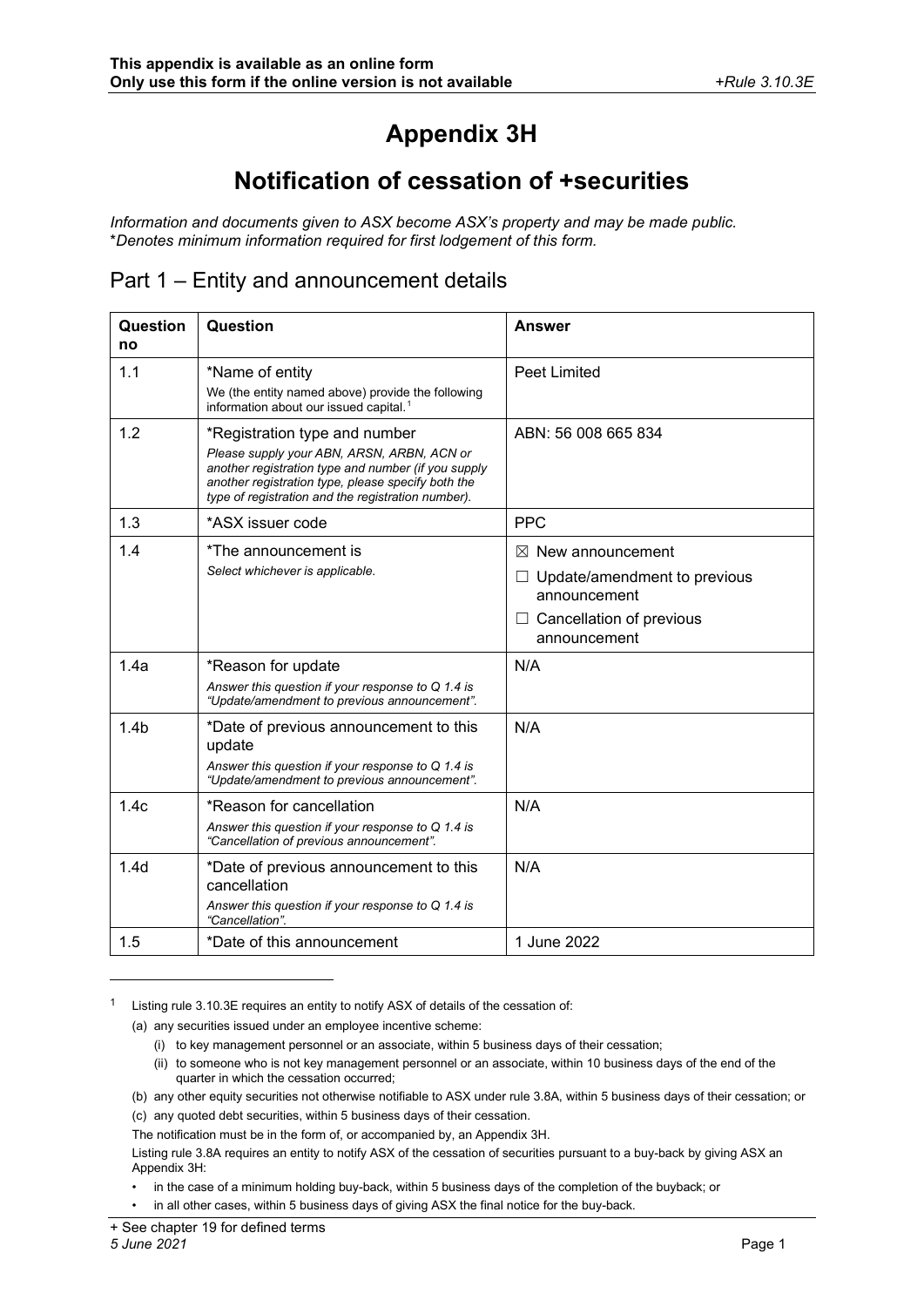### Part 2 – Details of +equity securities or quoted +debt securities that have ceased

| Question<br>No. | Question                                                                                                                                                                                                                                                                                                                                   | <b>Answer</b>           |                                                                                                                         |
|-----------------|--------------------------------------------------------------------------------------------------------------------------------------------------------------------------------------------------------------------------------------------------------------------------------------------------------------------------------------------|-------------------------|-------------------------------------------------------------------------------------------------------------------------|
| 2.1             | *ASX +security code and description                                                                                                                                                                                                                                                                                                        |                         | PPC ordinary shares                                                                                                     |
| 2.2             | *Number of securities that have ceased                                                                                                                                                                                                                                                                                                     | 178,374                 |                                                                                                                         |
| 2.3             | *Reason for cessation<br>Note: the conversion of a convertible security (which<br>is notifiable to ASX under Listing Rule 3.10.3B) is                                                                                                                                                                                                      | ⊔                       | Expiry of option or other convertible<br>security without exercise or conversion                                        |
|                 | not regarded as the "cessation" of the convertible<br>security for the purposes of this rule. Likewise, the<br>payment up of a partly paid security resulting in it<br>becoming a fully paid security (which is notifiable to<br>ASX under Listing Rule 3.10.3D) is not regarded as<br>the "cessation" of the partly paid security for the | ப<br>satisfied          | Lapse of conditional right to securities<br>because the conditions have not been,<br>or have become incapable of being, |
|                 | purposes of this rule.                                                                                                                                                                                                                                                                                                                     | $\Box$                  | Cancellation pursuant to a minimum<br>holding buy-back                                                                  |
|                 |                                                                                                                                                                                                                                                                                                                                            | ш                       | Cancellation pursuant to an employee<br>share scheme buy-back                                                           |
|                 |                                                                                                                                                                                                                                                                                                                                            | $\boxtimes$<br>buy-back | Cancellation pursuant to an on-market                                                                                   |
|                 |                                                                                                                                                                                                                                                                                                                                            | $\Box$                  | Cancellation pursuant to an equal<br>access scheme buy-back                                                             |
|                 |                                                                                                                                                                                                                                                                                                                                            | $\Box$<br>buy-back      | Cancellation pursuant to a selective                                                                                    |
|                 |                                                                                                                                                                                                                                                                                                                                            | ш                       | Cancellation pursuant to another form<br>of buy back                                                                    |
|                 |                                                                                                                                                                                                                                                                                                                                            | ப<br>capital            | Cancellation pursuant to a reduction of                                                                                 |
|                 |                                                                                                                                                                                                                                                                                                                                            | ப                       | Cancellation pursuant to a scheme of<br>arrangement or other reconstruction                                             |
|                 |                                                                                                                                                                                                                                                                                                                                            | ப                       | Cancellation by agreement between<br>the entity and the holder                                                          |
|                 |                                                                                                                                                                                                                                                                                                                                            | Ш                       | Repayment or redemption of<br>+convertible debt security without<br>conversion                                          |
|                 |                                                                                                                                                                                                                                                                                                                                            | ш                       | Repayment or redemption of quoted<br>+debt security                                                                     |
|                 |                                                                                                                                                                                                                                                                                                                                            | Ш<br>securities         | Redemption of redeemable preference                                                                                     |
|                 |                                                                                                                                                                                                                                                                                                                                            | ⊔                       | Redemption of units                                                                                                     |
|                 |                                                                                                                                                                                                                                                                                                                                            | ப                       | Cancellation of partly paid +securities<br>upon which a call or instalment has<br>not been paid                         |
|                 |                                                                                                                                                                                                                                                                                                                                            | Other<br>H              |                                                                                                                         |
|                 |                                                                                                                                                                                                                                                                                                                                            |                         | If you have selected 'other' please provide additional<br>details regarding the reason for cessation here:              |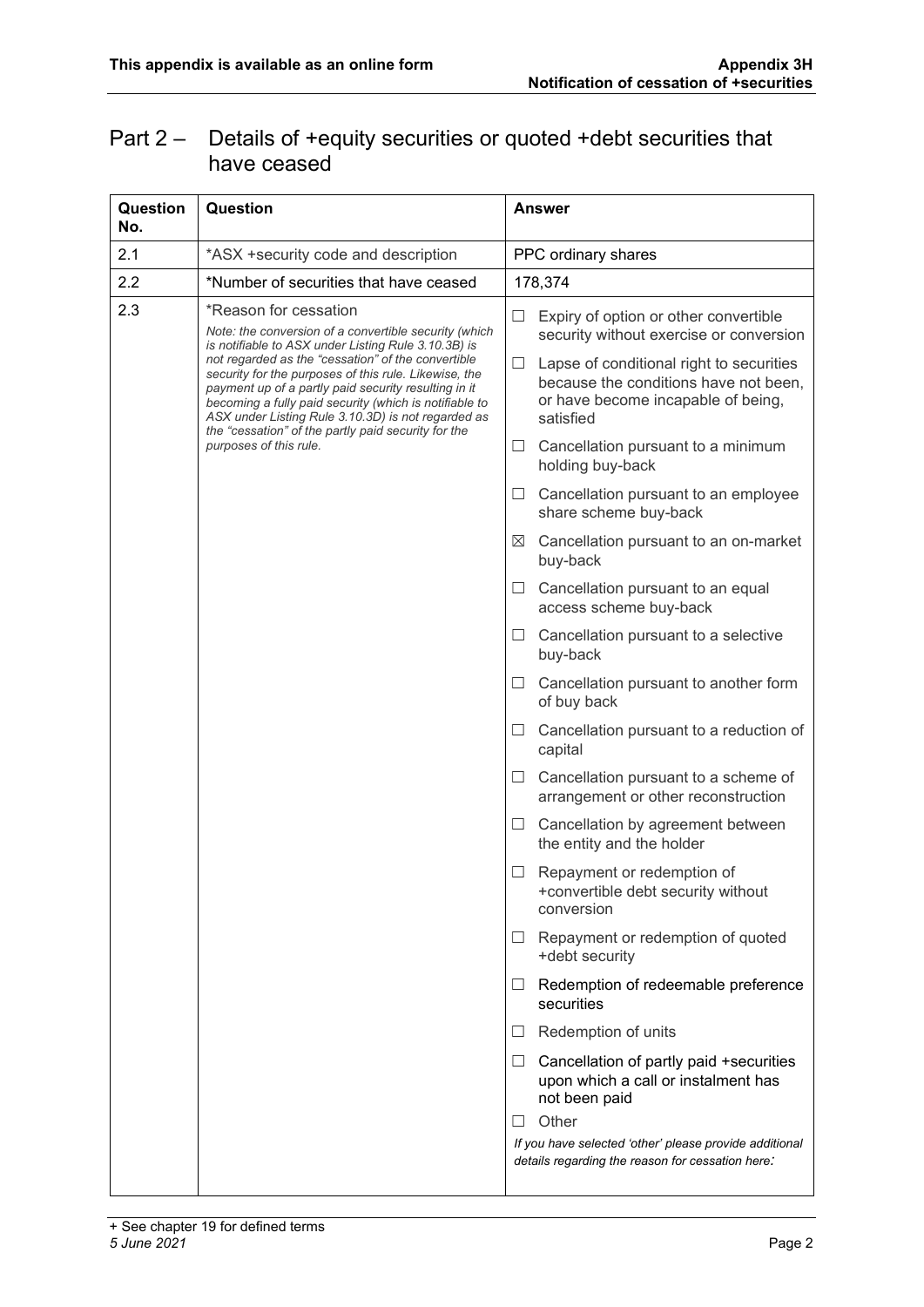| 2.4              | *Date of cessation                                                                                                                                                                                                                                                                                                                                                                    | 25 May 2022                                                                    |
|------------------|---------------------------------------------------------------------------------------------------------------------------------------------------------------------------------------------------------------------------------------------------------------------------------------------------------------------------------------------------------------------------------------|--------------------------------------------------------------------------------|
| 2.5              | *Is the entity paying any consideration for<br>the cessation?                                                                                                                                                                                                                                                                                                                         | No - shares acquired on market                                                 |
|                  | Example: the payment of an amount to the holder of<br>an option or right as consideration for the holder to<br>agree to a cancellation of the option or right.<br>The repayment of the principal amount of a<br>convertible debt security or quoted debt security in<br>accordance with its terms is not regarded as<br>consideration paid for the cessation of that security.        |                                                                                |
| 2.6              | *In what currency is the consideration<br>being paid?<br>Answer this question if your response to Q 2.5 is<br>"Yes"                                                                                                                                                                                                                                                                   | N/A                                                                            |
| 2.6a             | *Consideration amount per +security paid<br>by the entity for the cessation<br>Answer this question if your response to Q 2.5 is<br>"Yes"<br>The consideration amount per security should be<br>provided per the currency specified in Q2.6.<br>Note: This question is not applicable for buy-back<br>events (i.e. Minimum Holding, Employee, On-Market,<br>Equal Access, Selective), | N/A                                                                            |
| 2.6 <sub>b</sub> | *Total consideration paid or payable for<br>the securities<br>The total consideration amount should be provided<br>per the currency specified in Q2.6.<br>Note: This question is applicable to buy-back events<br>only (i.e. minimum holding, employee share scheme,<br>on-market, equal access scheme, selective or other),                                                          | \$187,220.78 for 178,374 ordinary shares<br>acquired via an on-market buy-back |
| 2.7              | Any other information the entity wishes to<br>notify to ASX about the cessation?                                                                                                                                                                                                                                                                                                      | N/A                                                                            |

*Repeat the above questions if you are advising the cessation of more than one security class.*